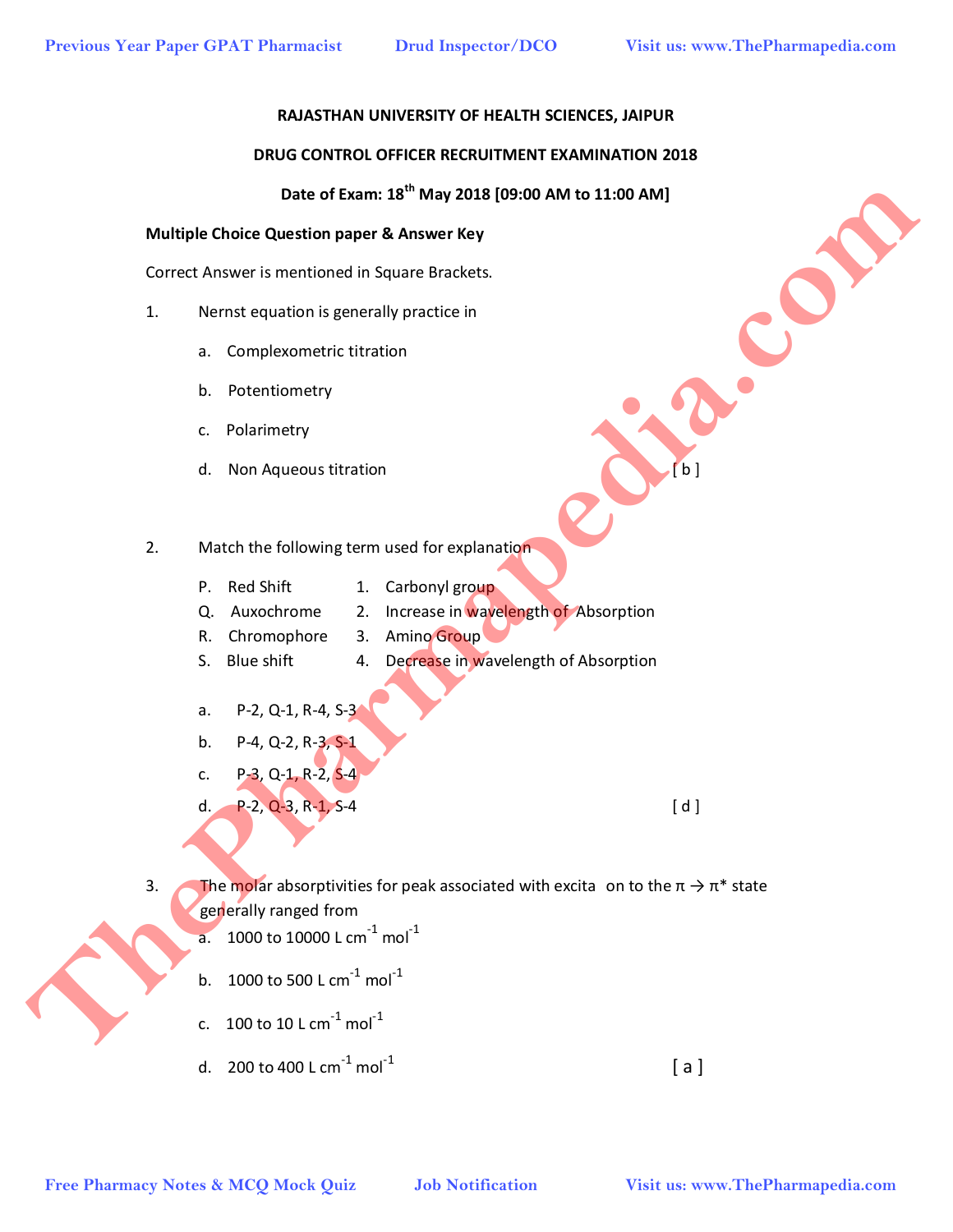$\overline{4}$ . Which is the correct order of increasing wave number of the stretching vibrations of (1) C-H (alkane), (2) O-H (alcohol), (3) C=0 (ketone), and (4) C≡C (alkyne)?

- a.  $(4) < (3) < (1) < (2)$
- b.  $(4) < (3) < (2) < (1)$
- c.  $(3) < (4) < (2) < (1)$
- d.  $(3) < (4) < (1) < (2)$  [ d ]
- 5. Solochrome black indicator used in which type of titration
	- a. Non aqueous titration
	- b. Acid base titration
	- c. Complexometric titration
	- d. Gravimetric analysis [ c ]
- 6. Aprotic solvents have
	- a. Basic
	- b. Acidic
	- c. No Acidic or Basic
	- d. Both Acidic and Basic properties [ c ]
- 7. In Gas Chromatography, Which detector is preferred when analysis of drugs contain halogens? **Free Pharmacy Notes & MCQ Mock Quiz Job Notification**<br> **Free Pharmacy Notes & MCQ Mock Quiz Job Notification**<br> **Free Pharmacy Notes & McQ Mock Quiz Job Notification**<br> **Free Pharmacy Notes & McQ Mock Quiz Job Notification** 
	- a. FID
	- **TCD**
	- c. ECD

d. PID [ c ]

 $8.$  The glass electrode used in pH measurement is

- a. a metal metaloxide electrode
- b. Ion selective electrode
- c. A membrane electrode
- d. Plastic Electrode [ b ]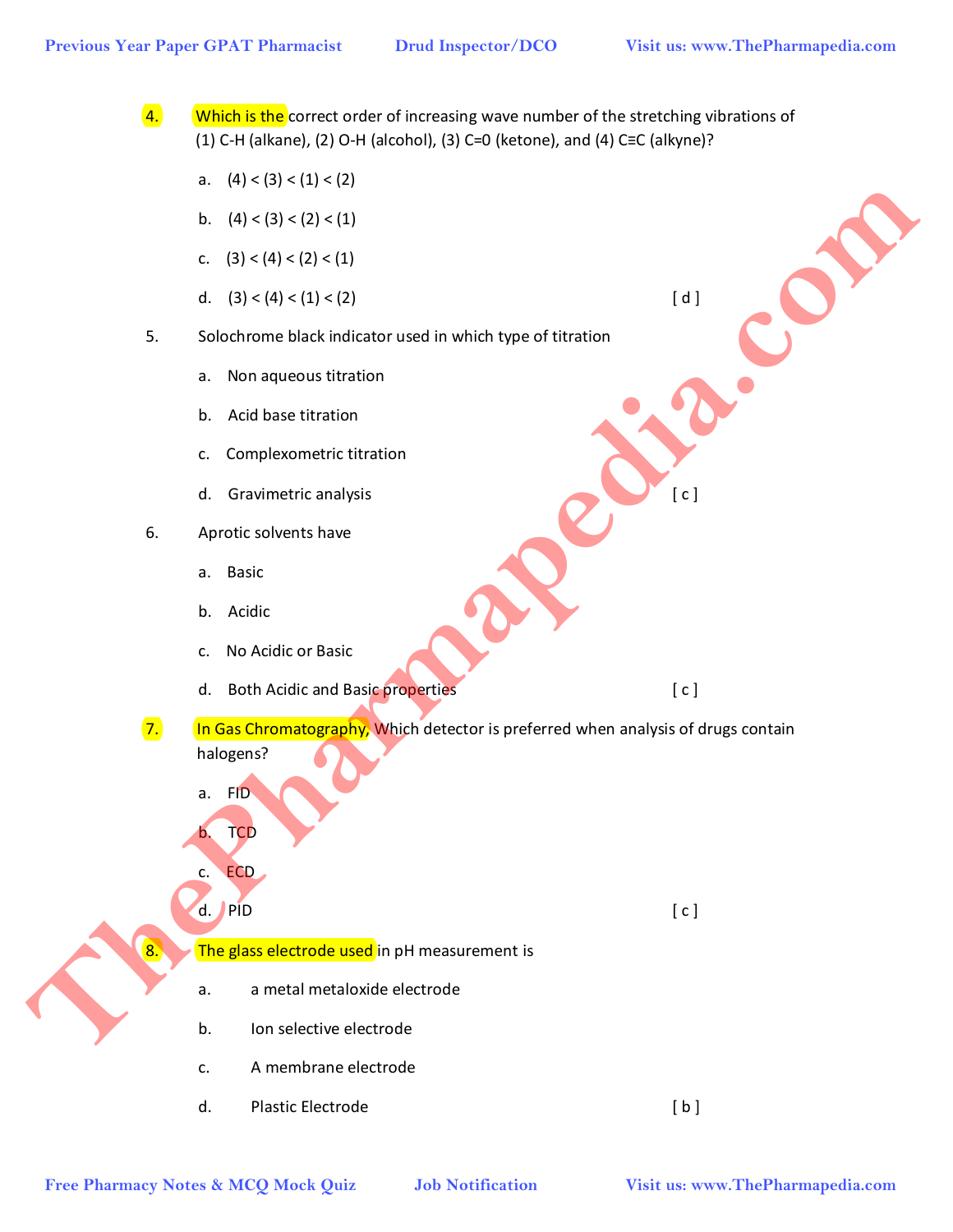- 9. In size exclusion chromatography of a mixture of molecules, which one will elute first?
	- a. The largest molecule
	- b. The smallest molecule
	- c. The most polar molecule
	- d. The most non polar molecule example and the state of a l
- 10. Iodine vapours for TLC are used to detect the
	- a. Steroids
	- b. Carboxylic acids
	- c. Volatile compound
	- d. Unsaturated compound and a set of the United States of the United States of the United States of the United States of the United States of the United States of the United States of the United States of the United States
- 11. The drug Bisacodyl is assayed titrant
	- a. 0.1 N NaOH
	- b. 0.1 N HCl
	- c.  $0.1 M N (C_4 H_9) _4 O H$
	- d.  $0.1 N HClO<sub>4</sub>$  (d)
- 12. An example of strongly acidic cation exchange resin is
	- a. Quartery polymethacrylate
	- b. Phenol formaldehyde
	- c. Quaterly Polystrene
	- d. Sulphonated polystyrene and a set of the subset of the subset of the set of the set of the set of the set of the set of the set of the set of the set of the set of the set of the set of the set of the set of the set of
	- Which method cannot useful for the bacterial endotoxin test
	- a. Gel Clot test method
	- b. Kinetic Turbidimetric method
	- c. Titrimetric method
- d. End point Chromogenic method [ c ] **Free Pharmacy Notes & MCQ Mock Quiz Job Notification**<br> **Free Pharmacy Notes & MCQ Mock Quiz Job Notification**<br> **Free Pharmacy Notes & MCQ Mock Quiz Job Notification**<br> **Cancel Mother Compound**<br> **Cancel Mother School School**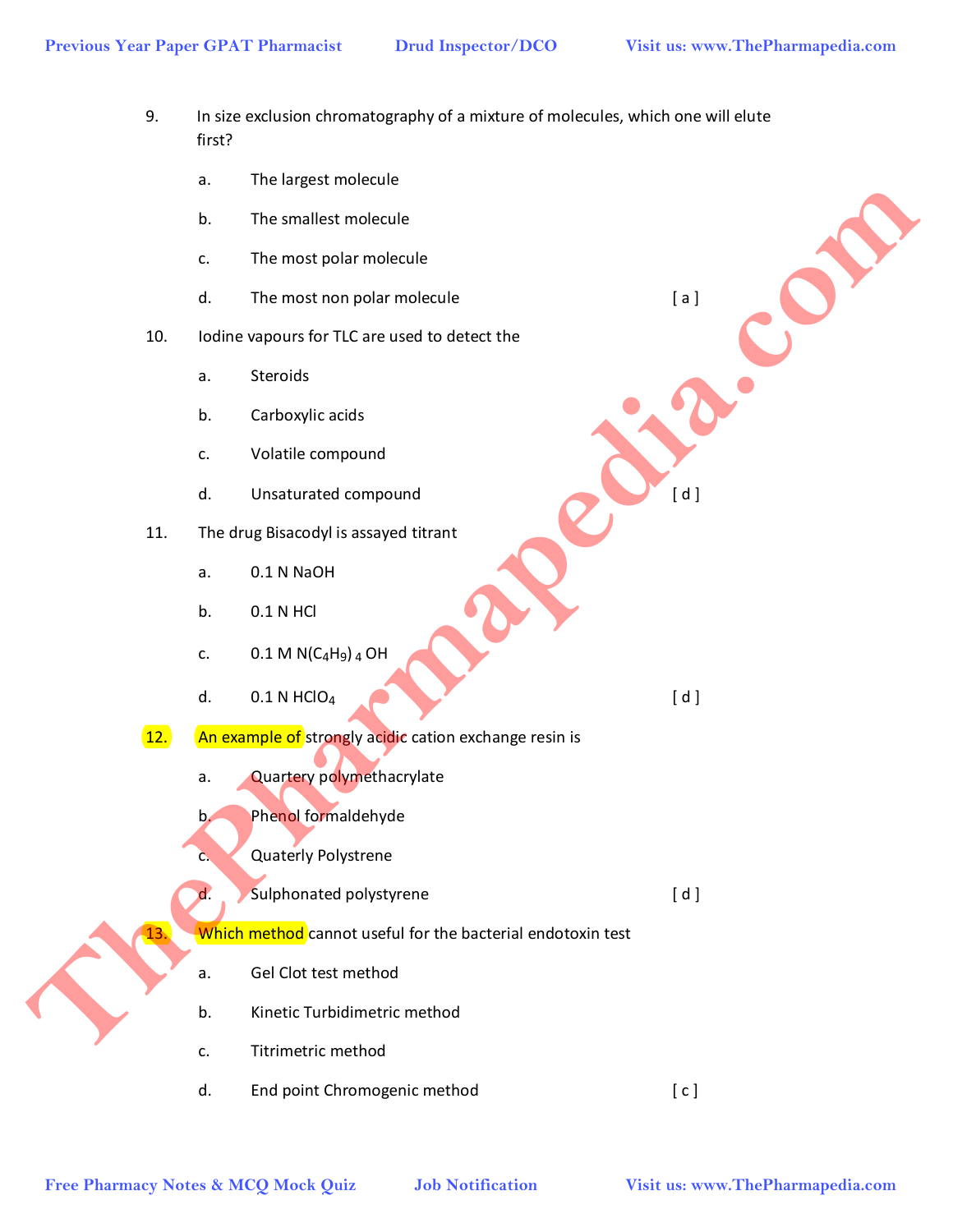14. Which type of bioassay method are not type of Graded response

- a. Matching point method
- b. End point method
- c. Bracketing Method
- d. Multiple point method [b]
- 15. If the drug is unretained by the stationary phase and elute with the solvent front then Retention factor (k) is
	- a.  $K = 0$
	- b.  $K > 20$
	- c. K is between 1 and 20
- d.  $K > 01$  [a]
- 16. According to pharmacopeia, which microorganism used for Vitamin B12 activity assay? **Free Pharmacy Notes & MCQ Mock Quiz Job Notification**<br> **Free Pharmacy Mock Quiz Job Notifications**<br> **Free Pharmacy Society (a)**<br> **Free Pharmacy Society And Archives and Society And Archives and Society Archives & Rea** 
	- a. Pseudomonas Aeroginosa
	- b. Lactobacillus leichmannii
	- c. Staphylococcus cerevisies
	- d. Bacillus subtillis and the set of the set of the set of the set of the set of the set of the set of the set of the set of the set of the set of the set of the set of the set of the set of the set of the set of the set o
	- 17. Which test organism is used to microbial assay of Tetracycline
		- a. Bacillus cereus
		- b. Bacillus Pumilus
		- c. Bacillus subtilis
		- d. Micrococcus luteus [ a ]
	- 18. The guasian peak having Tailing factor  $(T_f)$  of
		- a.  $T_f = 0$
		- b.  $T_f = 0.5$
		- c.  $T_f = 1$
	- d.  $T_f = 2$  [ c ]
		-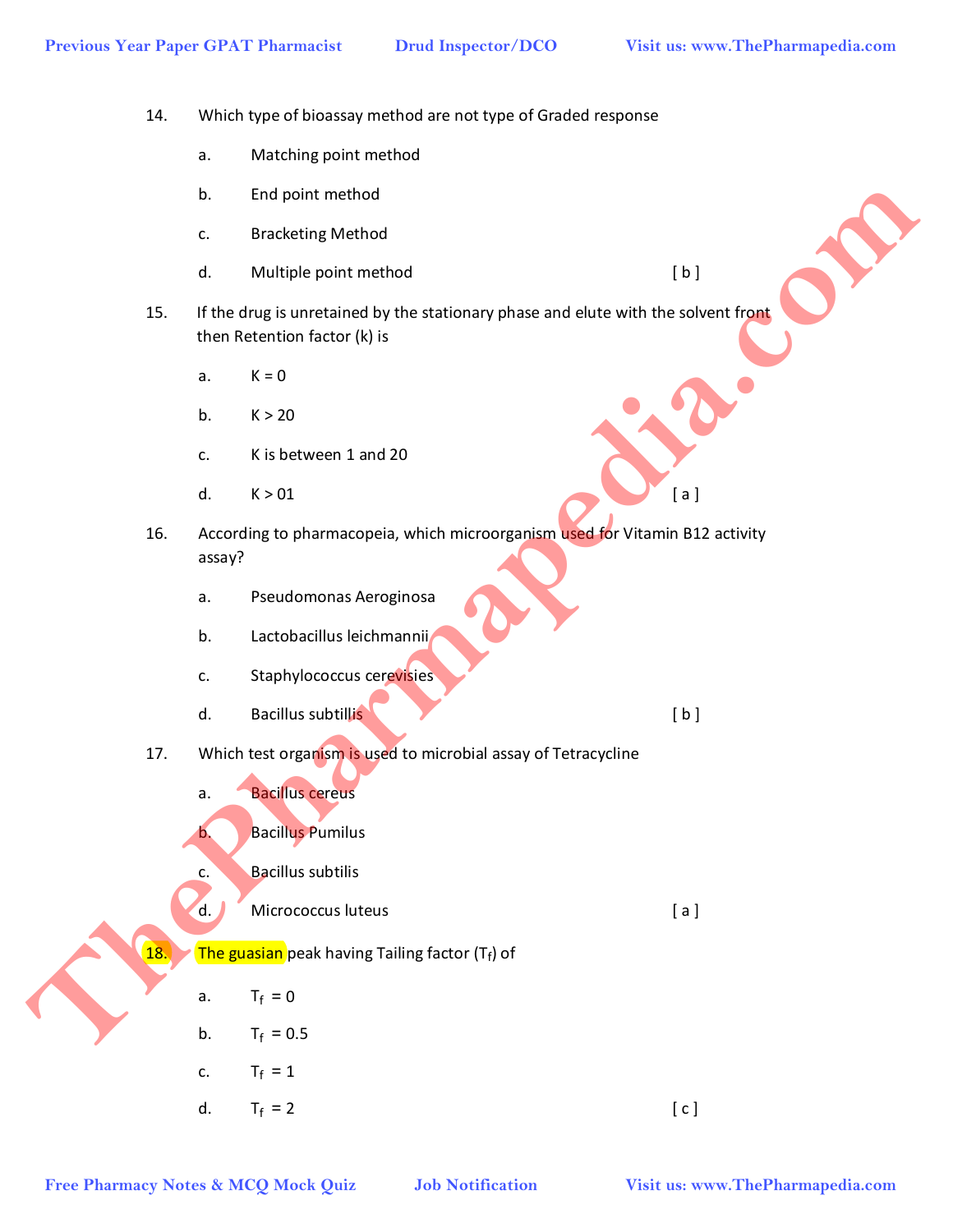19. Densitometric detection of components can be done in

- a. HPTLC
- b. HPLC
- c. UV spectrometry
- d. IR Spectroscopy [a]
- 20. For detection of spots of amino acids on a paper chromatogram, the most widely used method is **Example 12 Photographical School of School of School of School of School of School of School of School of School of School of Notification and the Pharmapedia.com<br>
<b>Example 12 Pharmapedia.com The pharmapedia.com The p** 
	- a. U.V. Light
	- b. Spray with ceric sulphate
	- c. Spray with ninhydrin
	- d. Use of radioisotope technique [ c ]
	- 21. Which of the following is opium?
		- a. The dried latex exudates of the unripe incised capsules
		- b. The dried aqueous extract of the ripe capsules
		- c. The dried alcoholic extract of the unripe capsules
		- d. concentrated alcoholic extract of the poppy straw [a]
	- 22. Atropine is a 1:1 mixture of D and L-...
		- a. Scopoletin
		- b. Scopolamine
		- c. Hyoscyamine
		- d. Belladonnin [ c ]

23. Which of the following is the common skeleton of physiologically active ergoline

- alkaloids?
- a. Clavorubine
- b. Isolysergic acid
- c. 2-Phenylbenzopyran
- d. Lysergic acid [ d ]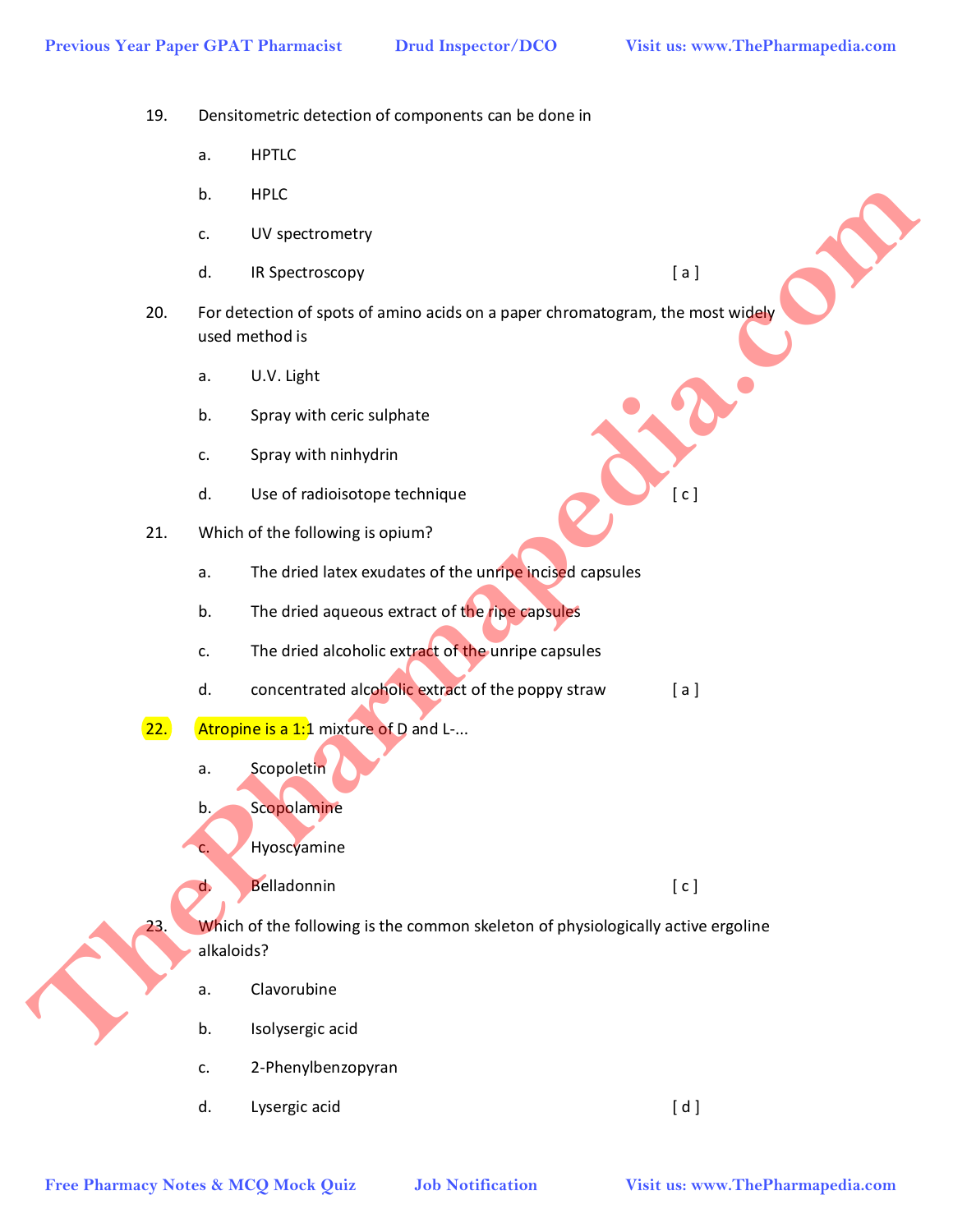24. Which of the following is the reagent for alkaloids?

- a. 2,4-Dinitrophenylhydrazine
- b. Iron(III)chloride
- c. Antimony(III)chloride
- d. Potassium tetra iodomercurate [ d ]
- 25. Ergotoxine is a mixture of
	- a. 2 alkaloids
	- b. 3 alkaloids
	- c. 4 alkaloids
	- d. 6 alkaloids  $\begin{bmatrix} b \end{bmatrix}$
- 26. Ergot powder gives blue color with
	- a. Benzaldehyde
	- b. P-dimethyl aminobenzaldehyde
	- c. Cinnamaldehyde
	- d. Formaldehyde (b ]
- 27. Which is not the chemical constituent naturally obtained from Opium? **Example Pharmacy Notes & MCQ Mock Quiz and Server Pharmacy Notes & MCQ Mock Quiz and Server Pharmapedia.com**<br> **Free Pharmacy Notes & MCQ Mock Quiz and Server Pharmapedia.com**<br> **Free Pharmapedia.com Computer Computer Com** 
	- a. Morphine
	- b. Codeine
	- c. Narcotine
	- d. Heroine [ d ]
	- 28. Palthe senna is identified with...
		- a. Absence of anthraquinone glycoside
		- b. Lamina is denser
		- c. Presence of anthraquinone glycoside
		- d. with tapering apex [a ]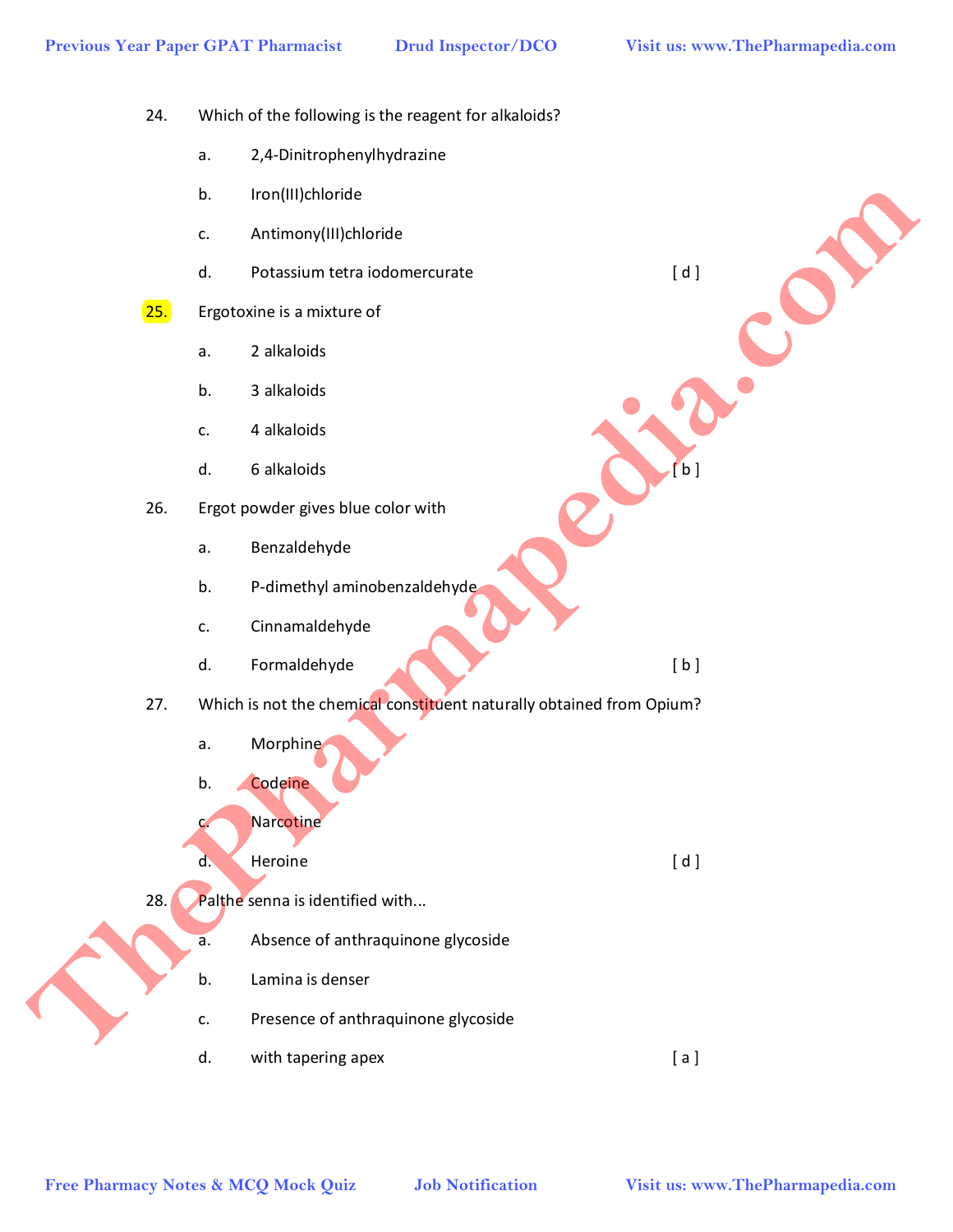29. Which is not the biological source of Cinchona? a. Cinchona calisaya b. Cinchona officinalis c. Cinchona succirubra d. Cinchona indica [ d ] 30. Clove belongs to following family a. Rubiaceae b. Myrtaceae c. Liliaceae d. Rutaceae [ b ] 31. The vitamin essential in tissue culture medium is a. Pyridoxine b. Thiamine c. Nicotinic acid d. Inositol [b] 32. Trukish opium is commonly known as a. Chemist opium b. Druggist opium c. Chinese opium d. Chemist and druggist [ b ] 33. Bara Chandrika is synonym of a. Rauwolfia tetraphylla b. Rauwolfia vomitoria c. Rauwolfia serpentina d. Rauwolfia canacens [ a ] **Example Pharmacy Notes & McQ Mock Quiz Job Notification**<br> **Free Pharmacy Notes & McQuiz and Collowing family**<br> **B. Free Pharmacy Accounts**<br> **B. Photonic and Artistics Collower Pharmacy Accounts**<br> **B. Photonic and Ar**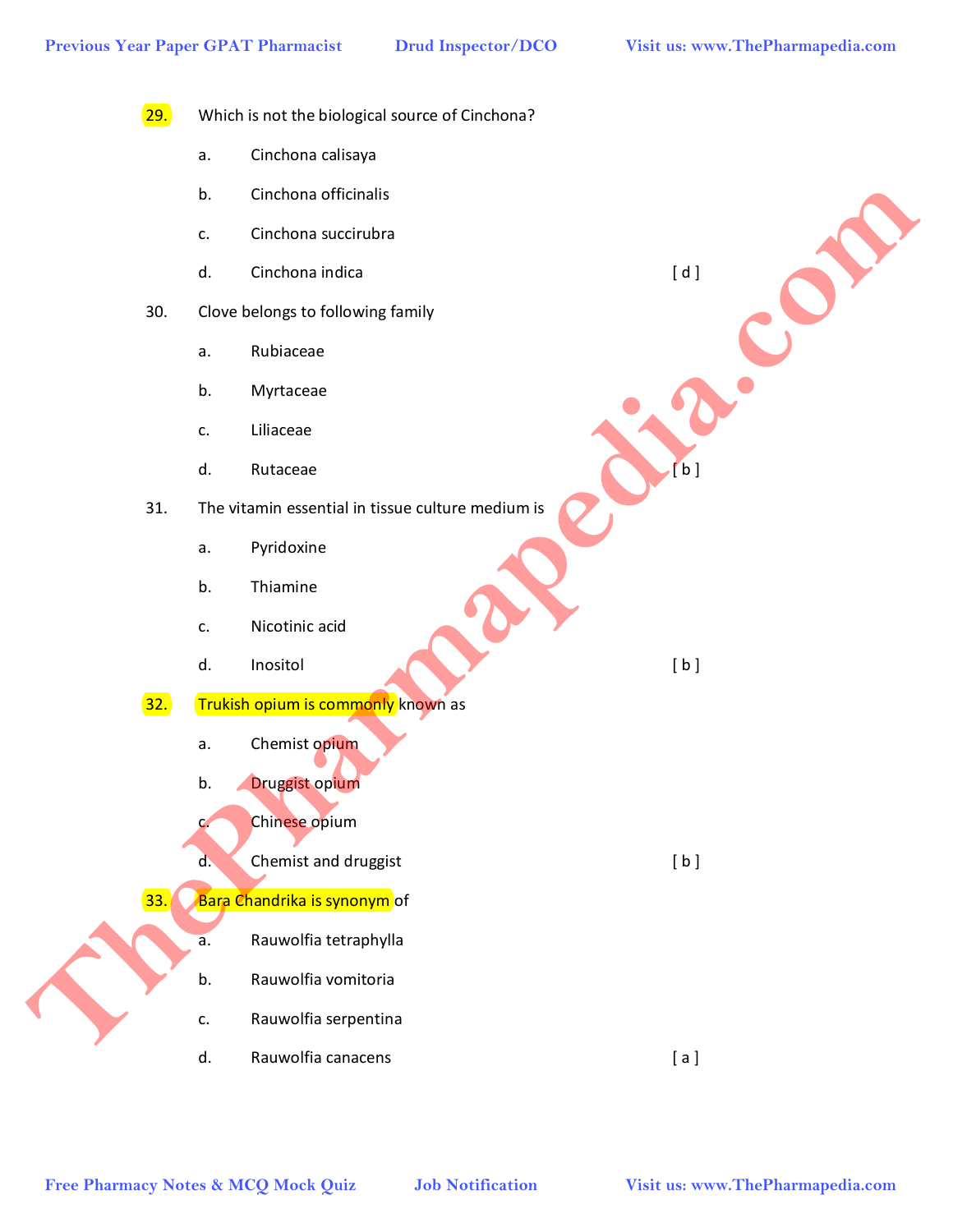34. Which drug is under the chemical class of indole?

- a. Senna
- b. Cinnamon
- c. Rauwolfia
- d. Belladona [ c ]
- 35. Vincristine act by which mechanism?
	- a. Inhibition of microtubule formation in mitotic spindle
	- b. suppresses the denovo biosynthesis of purines
	- c. inhibiting the production of THF
	- d. Immuno suppressant **and a little of the set of the set of a** [ a ]
- 36. Match the mode of action with antihypertensive drug
	- P. Block of β- adrenoceptors 1. Lisinopril
	- Q. ACE inhibition 2. Metoprolol
	- R. Arteriolar vasodilation 3. Amlodipine
	- S. Block of  $\alpha_1$  adrenoceptors 4. Doxazocin
	- a. P-2, Q-3, R-4, S-1
	- b.  $P-1$ , Q-2, R-3, S-4
	- c. P-2, Q-1, R-3, S-4
	- d. P-4, Q-1, R-2, S-3 [ c ]

Adulterants of Rauwolfia serpentine are distinguished on the basis of:

- a. Presence of sclerenchyma
- b. Absence of sclerenchyma
- c. Presence of parenchyma
- d. Absence of parenchyma [ a ] **Example 12**<br> **Free Pharmace State Web Armoritanisms**<br> **Free Pharmace State Concernsions of Pharmace State Concernsion in mitotic spindle<br>
<b>Free Pharmapedia.com Concernsions of Pharmace Concernsions of Pharmace Concernsi**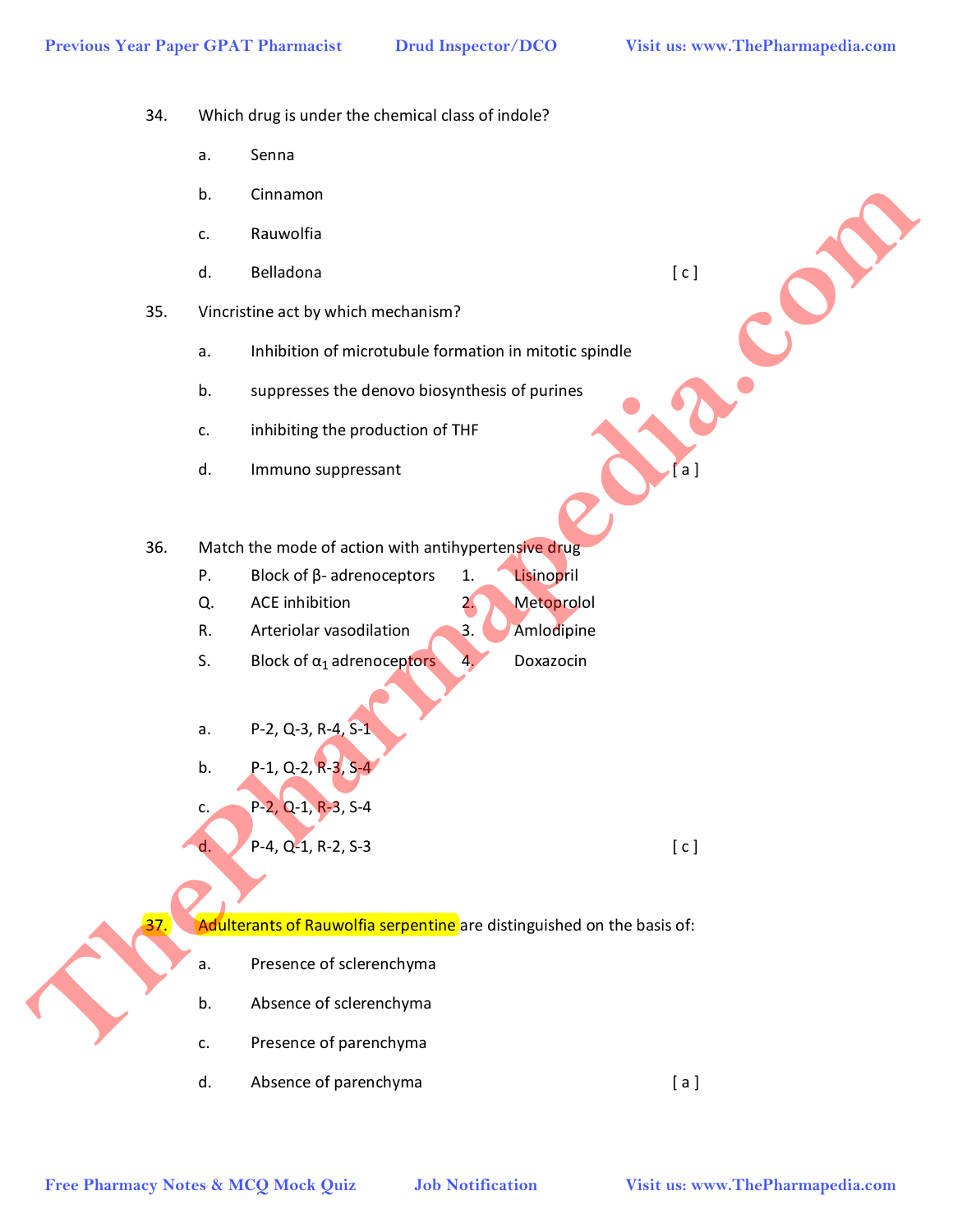|            | a.                                                                           | Rauwolfia serpentina              |         |
|------------|------------------------------------------------------------------------------|-----------------------------------|---------|
|            | b.                                                                           | Cinchona calisaya                 |         |
|            | c.                                                                           | Cassia acutifolia                 |         |
|            | d.                                                                           | Atropa belladonna                 | $[ d ]$ |
| 39.        |                                                                              | Which is not the use of Datura?   |         |
|            | a.                                                                           | Anticholinergic                   |         |
|            | b.                                                                           | Mydriatic                         |         |
|            | c.                                                                           | Antiadrenergic                    |         |
|            | d.                                                                           | <b>Control of Motion sickness</b> | [ c ]   |
| 40.        | Entire parts of the following drugs are effective, except:                   |                                   |         |
|            | a.                                                                           | Ergot                             |         |
|            | b.                                                                           | Belladonna                        |         |
|            | c.                                                                           | Clove                             |         |
|            | d.                                                                           | Datura                            | [c]     |
| 41.<br>42. | If an agonist can produce maximal effects and has high efficacy it's called: |                                   |         |
|            | a.                                                                           | Partial agonist                   |         |
|            | $\mathbf{b}$ .                                                               | Antagonist                        |         |
|            | C <sub>1</sub>                                                               | Agonist - Antagonist              |         |
|            | d.                                                                           | <b>Full agonist</b>               | [d]     |
|            | Which is not the use of ergot?                                               |                                   |         |
|            | а.                                                                           | Oxytocin                          |         |
|            | b.                                                                           | Prevent bb                        |         |
|            | c.                                                                           | Migraine                          |         |
|            | d.                                                                           | Laxative                          | [d]     |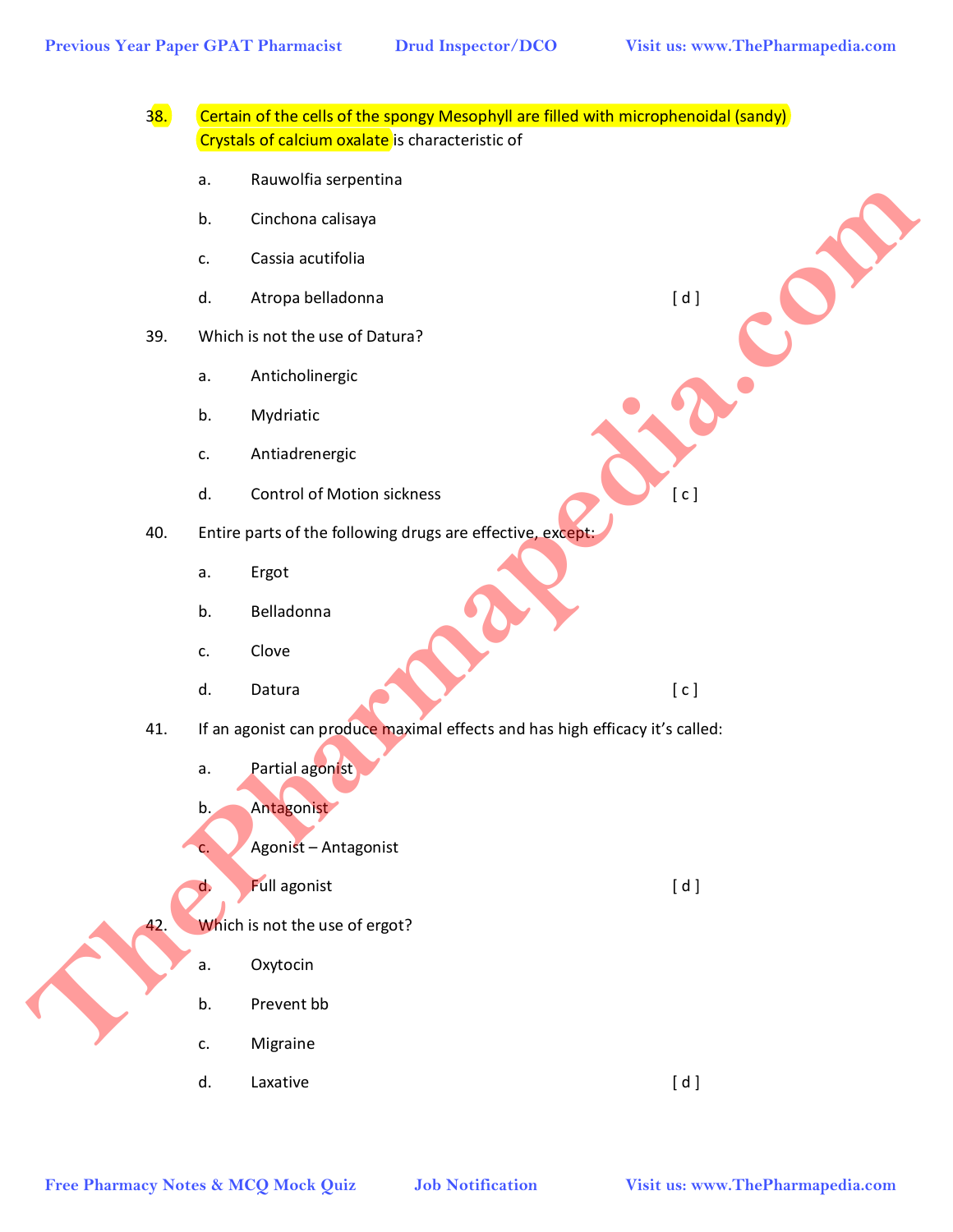43. Indicate the local anaesthetic, which is ester of para amino benzoic acid:

- a. Procaine
- b. Cocaine
- c. Lidocaine
- d. Mepivacaine [ a ]
- 44. Which antiepileptic drug acts by inhibiting central effects of excitatory amino acids?
	- a. Diazepam
	- b. Lamotrigine
	- c. Ethosuximide
	- d. Topiramate
- 45. Which consideration is not true for phenytoin?
	- a. It inhibit calcium channel
	- b. Structurally related to the barbiturates
	- c. Effective against partial seizure
	- d. Effective against generalized seizure **Example 2018** [ a ]
- 46. Which of the following insulin preparation has longest duration of action?
	- a. Semilente
	- b. Protamine zinc
	- c. Lente
	- d. Isophane [b]
- 47. Anti-microbial action of penicillin is due to its effect on
	- a. Protein synthesis
	- b. Cell membrane
	- c. Cell wall synthesis
	- d. DNA synthesis [ c ]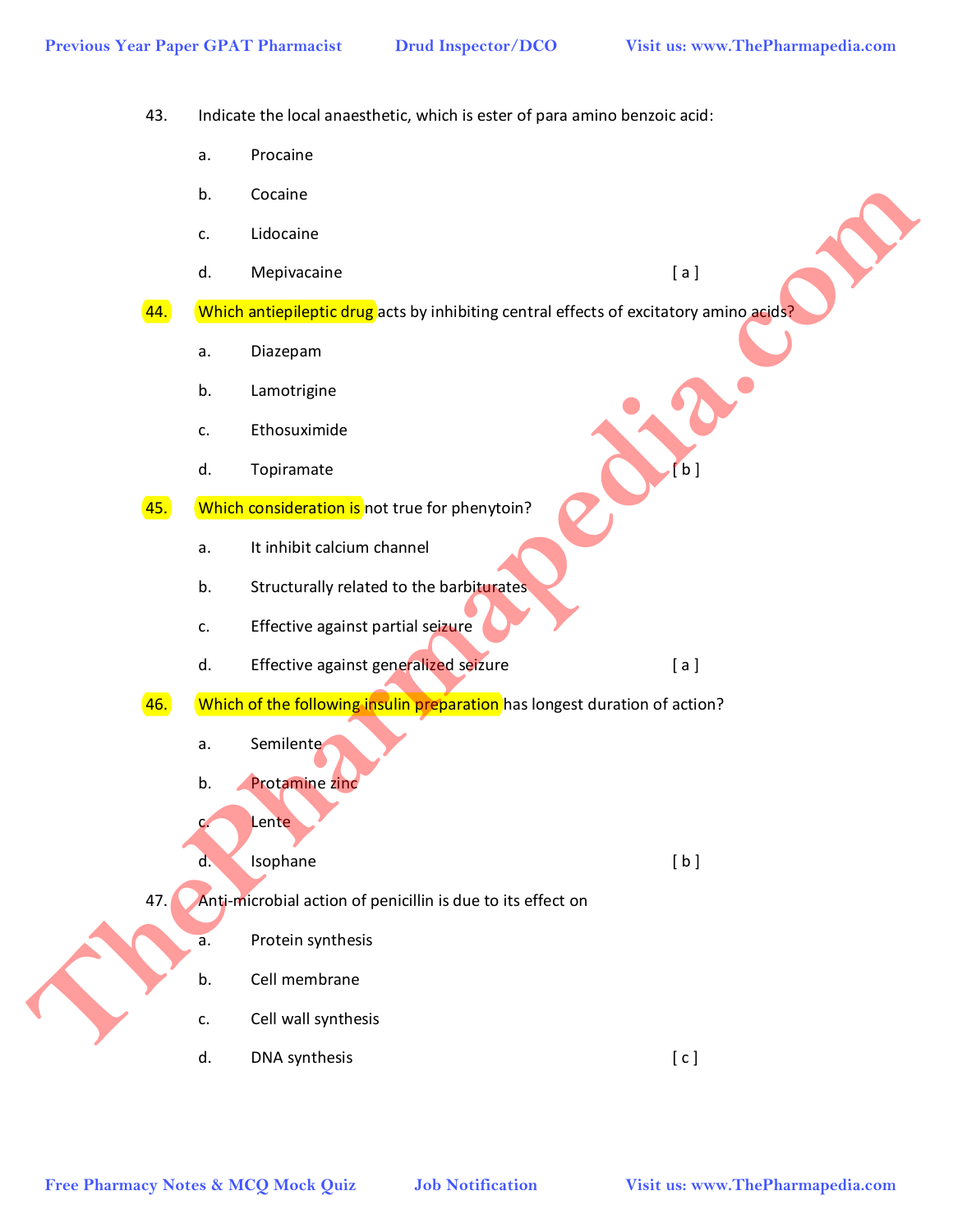- 48. Aminoglycoside inhibit bacterial protein synthesis by binding to
	- a. 30s ribosomal particles
	- b. Peptidoglycans in cell wall
	- c. DNA
- d. m-RNA [ a ]
	-
- 49. The drug which is potent vanilloid receptor agonist that selectively stimulates nociceptive nerve endings
	- a. Icatibant
	- b. Papaverine
	- c. Capsaicin
	- d. Methadone [ c ]
- 50. Which enzyme is a constitutive enzyme in most tissue and having a house keeping role in the body? **Free Pharmacy Notes & MCQ Mock Quiz Job Notification Visit us: www.ThePharmapedia.com**<br>
The Pharmaps Notes & MCQ Mock Quiz Job Notification<br> **Free Pharmacy Notes & MCQ Mock Quiz** Job Notification<br> **Free Pharmacy Notes &** 
	- a.  $COX 1$
	- b.  $COX 2$
	- c.  $5 HT$

d.  $15 - HT$  [ a ]

51. Which anti-inflammatory drug having most common side effect of skin reaction?

- a. **Aspirin**
- b. Acetaminophen
- c. Ibuprofen
- d. Mefenamic acid [ d ]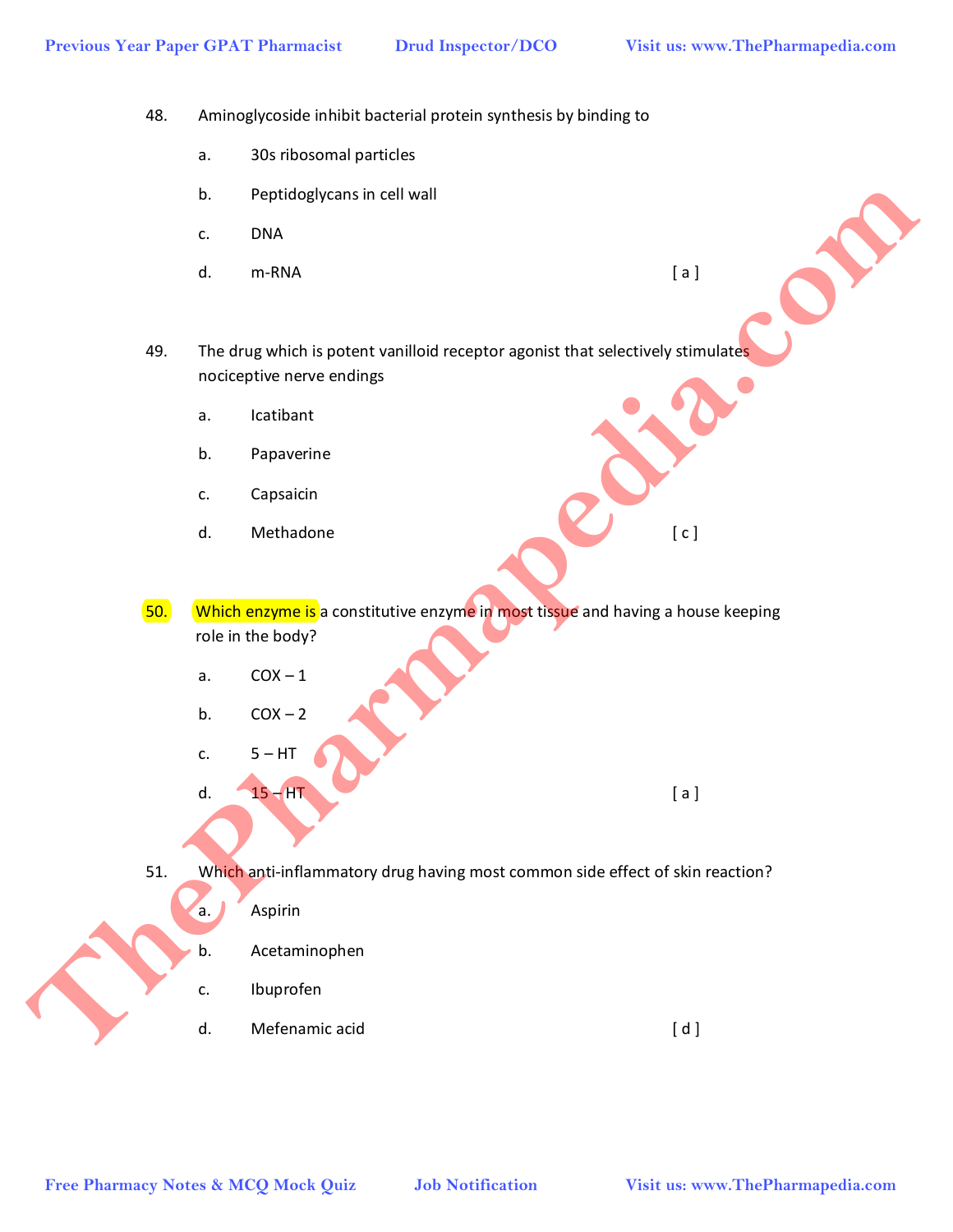52. Match the antiasthamatic drug with their mechanism of action

- P. Salbutamol 1. Bronchodilator
- Q. Oxitropium 2. Muscarinic receptor agonist
- 
- R. Zafirlukast 3. The cysteinyl leukotriene receptor antagonist
- S. Loratidine 4. Histamine  $H_1$  receptor agonist
- a. P-1, Q-2, R-3, S-4
- b. P-2, Q-3, R-4, S-1
- c. P-3, Q-4, R-1, S-2
- d.  $P-A$ , Q-1, R-2, S-3  $[a]$
- 53. Which drug is non analgesic opiate and used as a cough suppressant? **Free Pharmacy Notes & McQ Mock Quiz and McQ Mock Quiz and McQ Mock Quiz and McQ Mock Container (1, - receptor segments)<br>
<b>Free Pharmaps (ACQ Mock PLAC)**<br> **Free Pharmaps (ACQ Mock Place)**<br> **Free Pharmaps (ACQ Mock Place)**<br>
	- a. Dextromethorphan
	- b. Cromoglicate
	- c. Pholcodine
	- d. Glucocorticoids [ c ]
	- 54. Antileprotic action of Dapsone is due to mainly effect on
		- a. Inhibition of folate synthesis
		- b. Calcium channel blocker
		- c. Phagocytosis
		- d. DNA synthesis and a structure of a large synthesis and a large synthesis and a large synthesis and a large synthesis and a large synthesis and a large synthesis and a large synthesis and a large synthesis and a large sy

55. Which of the following statement is not true for Isoniazide

- a. It inhibit synthesis of mycolic acid
- b. Metabolism involves Acetylation
- c. Used to prevent bronchospasm
- d. It may cuase haemolytic anaemia example and  $[c]$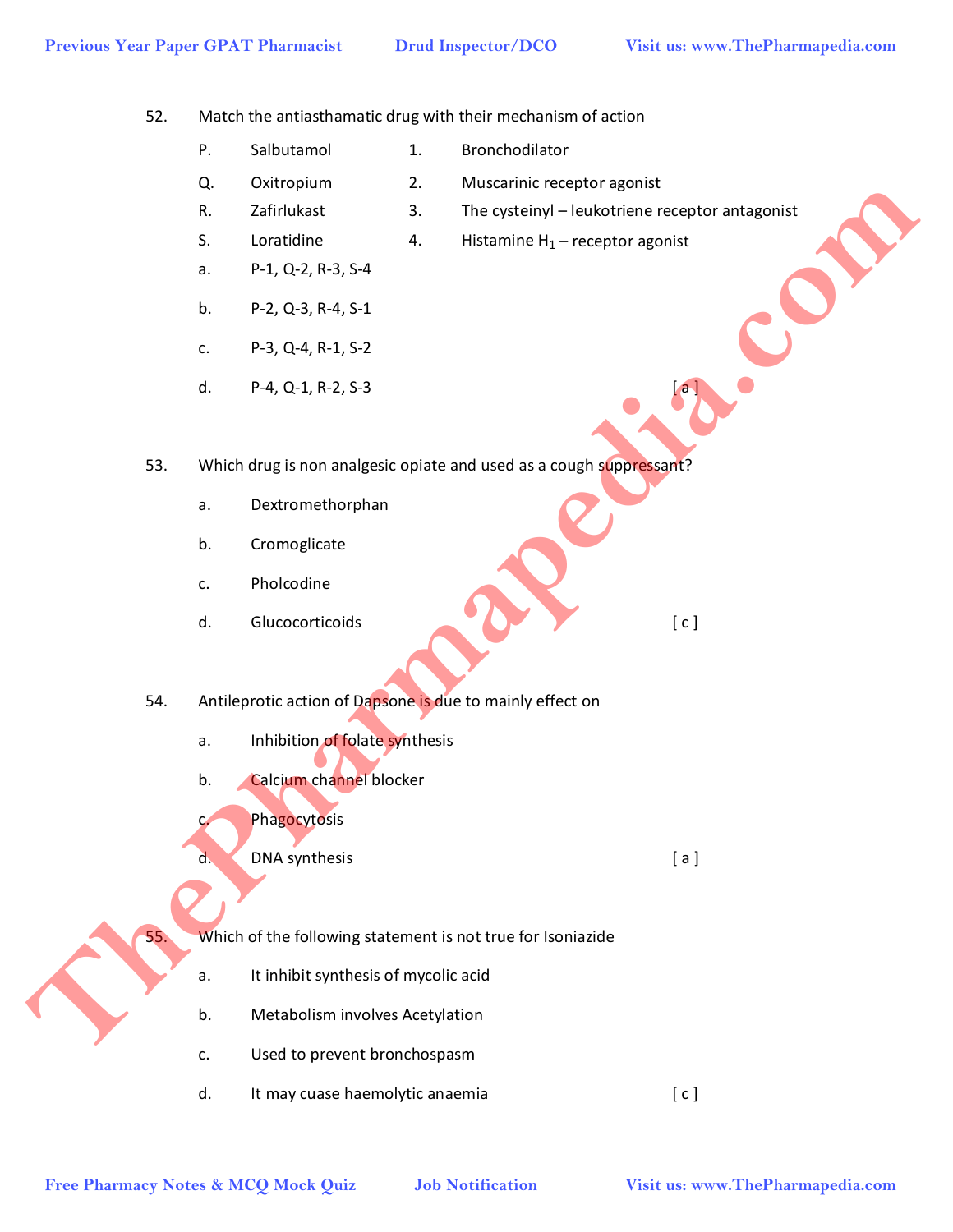- 56. The cefuroxime drug comes under
	- a.  $1<sup>st</sup>$  Generation compound
	- b. 2<sup>nd</sup> Generation compound
	- c. 3<sup>rd</sup> Generation compound
	- d.  $4<sup>th</sup>$  Generation compound [b]
- 57. Which antimalarial drug is not a blood schizonticidal drug?
	- a. Halofantrine
	- b. Mefloquine
	- c. Primaquine
	- d. Chloroquine
- 58. The absorption of water is under the control of
	- a. vasopressin
	- b. Aldosterone
	- c. Androgen
	- d. glucocorticoid [ a ]

# 59. Match the mechanism of action of respective vasodilator drug **Example Pharmacy Notes & McQ Mock Quiz and Section of the Control of the Pharmapedia.com**<br> **Free Pharmapedia.com Control of the Control of the Archivese Control of the Archivese Control of the Archivese Control of the A**

- P. Calcium antagonist 1. Enalkiren
- Q. Activate Potassium channel 2. Nitroprusside
- R. Act via cyclic nucleotides 3. Minoxidil
- S. Renin inhibitor **4.** Verapamil
- a. P-4, Q-1, R-2, S-3
- $b.$  P-2, Q-3, R-4, S-1
	- P-4, Q-3, R-2, S-1

## d.  $P-1, Q-2, R-3, S-4$  [ c ]

60. Amoebiasis is an infection of

- a. E. Coli
- b. Entamoeba histolytica
- c. Leishmania
- d. Trypanosoma gambiense interventional control in the set of the set of the set of the set of the set of the set of the set of the set of the set of the set of the set of the set of the set of the set of the set of the se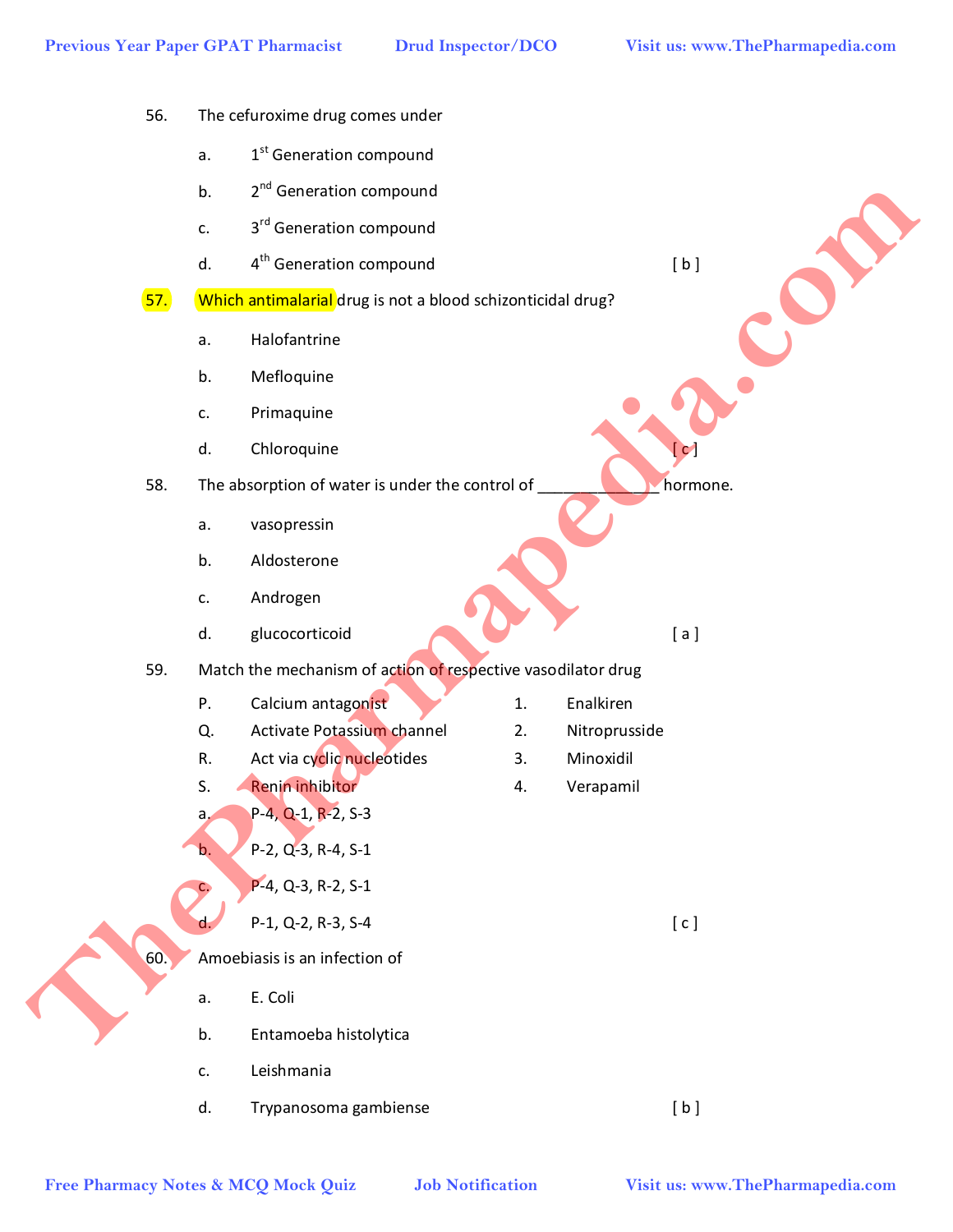- 61. All of the following statements about the extrapyramidal effect of neuroleptics are correct except
	- a. They are caused by blockage of dopamine receptor
	- b. They are less likely to be produce by clozapine than by fluphenazine
	- c. Neuroleptics may cause tardive dyskinesia
	- d. Haloperiodol does not cause extrapyramidal disturbance [ d ]
- 62. In tablet manufacturing process, Mottling refers to...
	- a. Unequal distribution of color on tablet surface
	- b. Tablet breaks into two layer
	- c. Development of cracks in tablet
	- d. Formation of wings [ a ]
- 63. Sterility test for molds and yeasts should be conducted with
	- a. Thioglycollate medium
	- b. Agar plates
	- c. Honey media
	- d. Glucose broth  $\begin{bmatrix} c \end{bmatrix}$
- 64. The oral prolonged drug delivery system release depend upon physical processes EXCEPT **Free Pharmacy Notes & MCQ Mock Quiz Press & McQ Mock Quiz Press & McQ Mock Quiz Press & McQ Mock Quiz Press & McQ Mock Quiz Press & McQ Mock Quiz Press & McQ Mock Quiz Press & McQ Mock Quiz Press & West Press and the Cond** 
	- a. Permeation of the matrix by water
	- b. Diffusion of drug from matrix
	- c. Erosion of matrix
	- d. Metabolism of drug density of  $[d]$
	- 65. Microencapsulation achieved by
		- a. Membrane permeability
		- b. Co-acervation phase separation
		- c. Dissolution of coating
		- d. Sugar Coating in the set of the set of the set of the set of the set of the set of the set of the set of the set of the set of the set of the set of the set of the set of the set of the set of the set of the set of the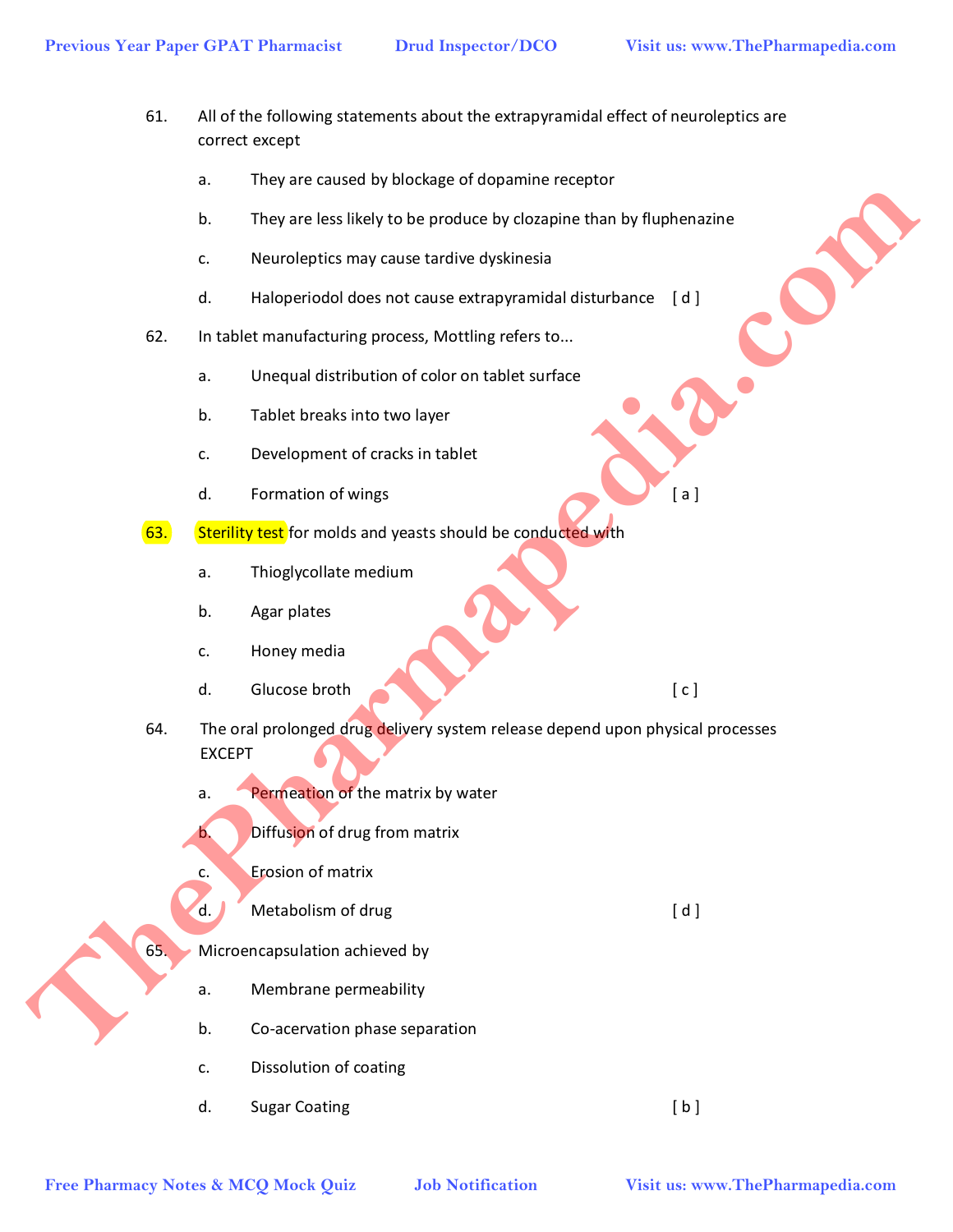66. Sidenafil is used for treatment of one of the following disorder

- a. Systolic Hypertension
- b. Unstable angina
- c. Pulmonary Hypertension
- d. Hypertension due to eclampsia example and the set of c ]
- 67. Cardiac glycosides have the following configuration in the aglycone part of the steroid nucleus:
	- a. 5a, 14 a
	- b. 5a, 14β
	- c. 5β, 14a
- d.  $5\beta$ ,  $14\beta$  [ d ]
- 68. The film type transdermal drug delivery system (TDDS) could have a polymer EXCEPT
	- a. Ethylcellulose
	- b. Polyvinyl alcohol
	- c. Poly ethylene glycol
	- d. Glass substrate [ d ]
- 69. The size of small Unilamellar Vesicle (SUV) Liposomal spherical structure usually between..., **Example Armachy Highertonion**<br> **Free Pharmacy Notes & McQ Mock Quiz and Section in the approach part of the approximation in the approach part of the<br>
<b>Free Pharmapidia.com Branch Armachy (a)**<br> **Free Pharmapidia.com T** 
	- a.  $20 \text{ nm} 100 \text{ nm}$
	- b.  $100 \text{ nm} 400 \text{ nm}$
	- c.  $1 \mu m$  and larger
	- d.  $200 \text{ nm} 3 \mu \text{m}$  [ a ]
	- 70. Removal and killing of all microorganism is known as
		- a. Destruction
		- b. Sterilization
		- c. Pasteurization
	- d. Removal [b]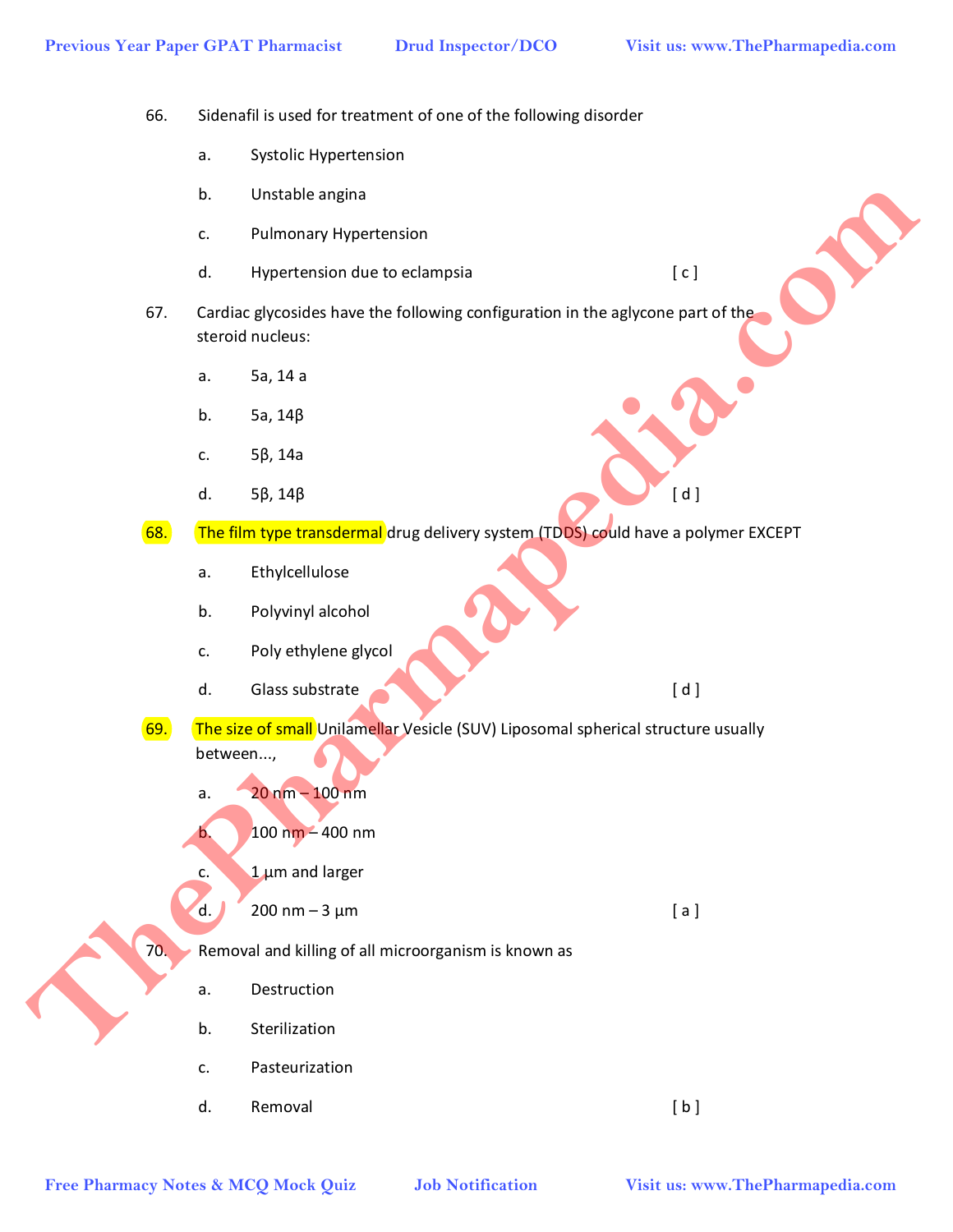- 71. The efficiency of moist heat sterilization is tested with
	- a. Clostridium botulinum
	- b. Spores of aerobic bacteria
	- c. Spores of bacillus stearothermophilus
	- d. Vegetative cells of Bacillus Stearothermophilus [ c ]
- 72. Which is called as cold sterilization?
	- a. Autoclave
	- b. Gamma rays
	- c. Infrared rays
- d. UV rays  $[ b ]$
- 73. Schedule H of the Drug and Cosmetic Act, 1945 contains
	- a. Antibiotics and Antihistaminic
	- b. Vaccine and sera
	- c. Biological and special product
	- d. Drugs to be sold only on the prescription of a registered medical practioner

 $\blacksquare$  d  $\blacksquare$  d  $\blacksquare$ 

74. Narcotic drug and Psychotropic Substance Act was passed in the year

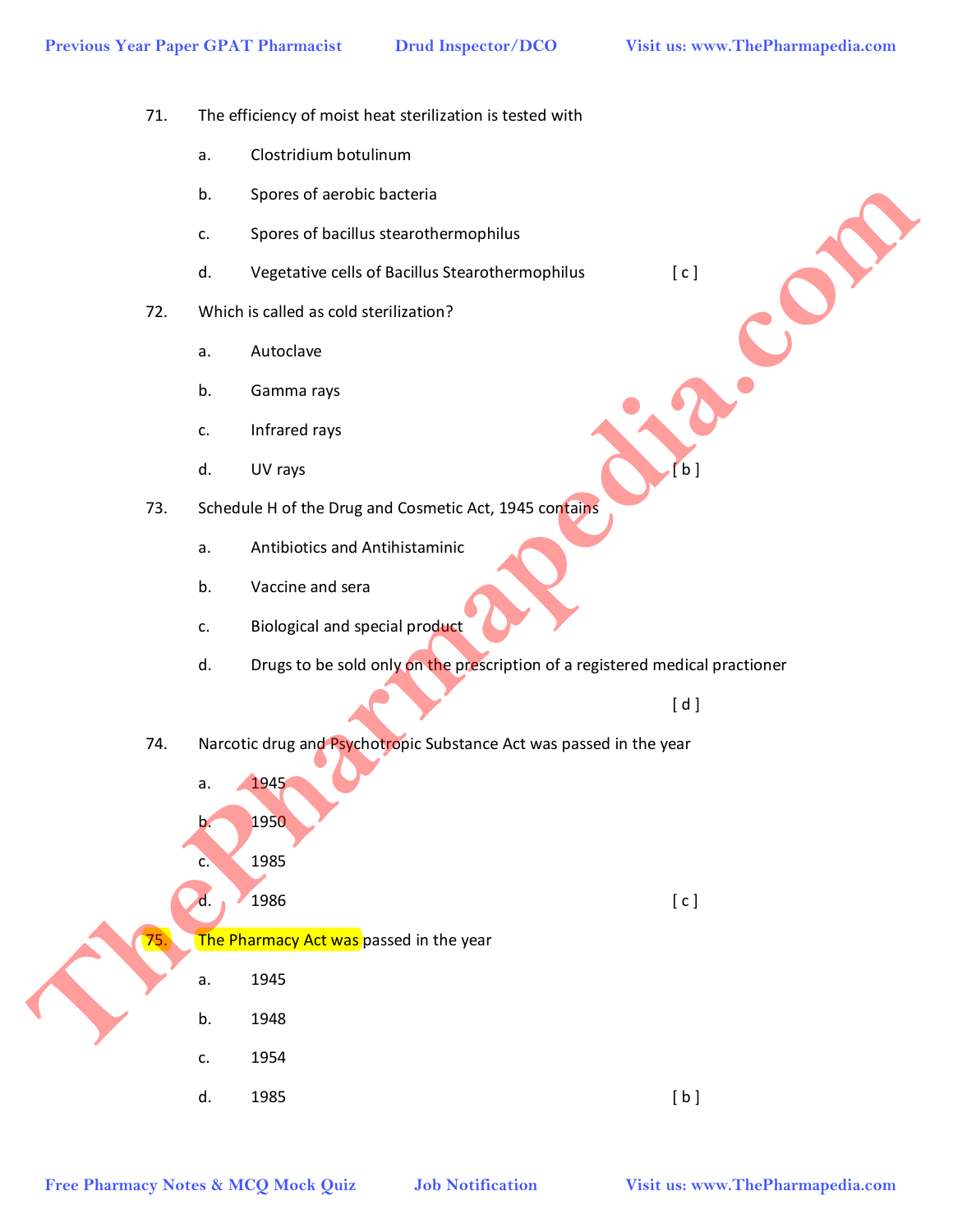- 76. The Essential Commodities Act is comes under which department?
	- a. Department of External affairs
	- b. Department of Consumer affairs
	- c. Department of finance
	- d. Export import (b)
- 77. What is the full name of IPDMS?
	- a. Indian Pharmaceutical Development monograph system
	- b. International pharmaceutical development management system
	- c. Integrated Pharmaceutical Database management system
	- d. Institute of Pharmaceutical development management system [c]
- 78. Which route of drug administration is most likely to lead to the first pass effect?
	- a. Sublingual
	- b. Oral
	- c. Intravenous
	- d. Intramuscular (b)
- 79. What is characteristic of the intramuscular route of drug administration?
	- a. Only water solution can be injected
	- b. Oily solution can be injected
	- c. Opportunity of hypertonic solution injections
	- $d.$  The action develops slower, than at oral administration [b]
- 80. When Bioequivalence studies are necessary
	- a. When the new drug is a gas
- b. When new drug are to be administered parenterally as aqueous solutions and contain same active substance in the same concentration and the same excipient. **Example 10**<br> **Example Pharmace Pharmace distribution**<br> **Free Pharmace Pharmace distribution**<br> **Free Pharmace Distribution**<br> **Example 10**<br> **Example 2**<br> **Example 2**<br> **Example 2**<br> **Example 2**<br> **Example 2**<br> **Example 2**<br> **Exam** 
	- c. When the new drug is a powder for reconstitution as a solution
	- d. Fixed dose combination products with systemic action [d]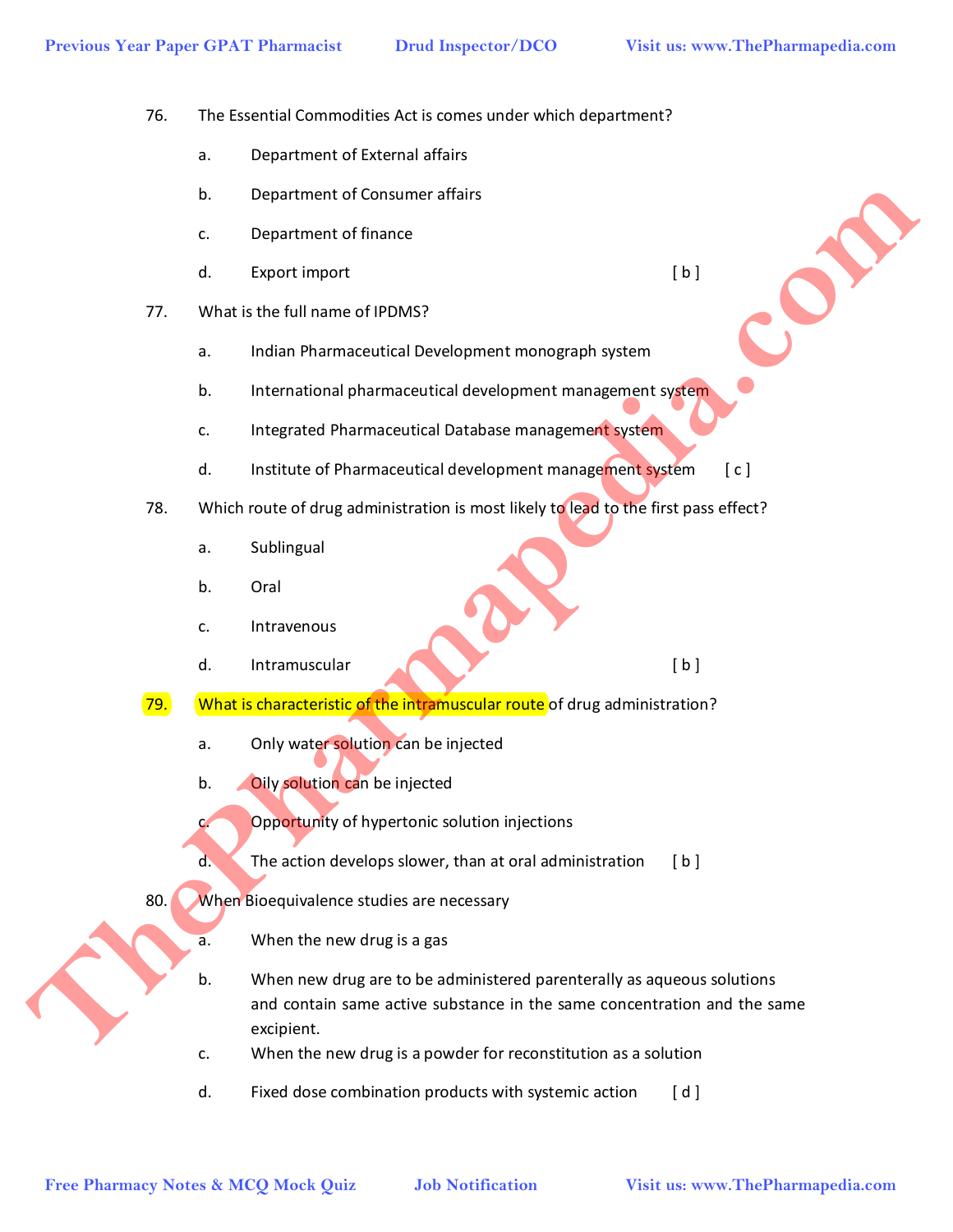- 81. All the bacteria fix nitrogen except
	- a. Cyanobacterial
	- b. E. Coli.
	- c. Azobacter
	- d. Rhizobium [ b ]
- 82. The principal structural component of the cell wall in bacteria is made up of
	- a. Simple protein
	- b. Glycoprotein
	- c. Peptidoglycan polymer
	- d. Complex polysaccharide **complex in the complex of c** c ]
- 83. Infected blood products may produce serum hepatitis due to the presence of
	- a. Hepatitis A Virus
	- b. Hepatitis B Virus
	- c. Hepatitis C Virus
	- d. Bacteriophage (b)
- 84. The microorganisms that can enter the body only through an injury is
	- a. Salmonella typhi
	- b. Clostridium tetani
	- c. Clostridium botulinum
	- d. Streptococcus pyrogenes [ b ]
- 85. Class 1 MHC antigen are present on
	- a. All cells of the body
	- b. Only cells of the immune system
	- c. Only on leukocyte
	- d. Only on skin cell  $[c]$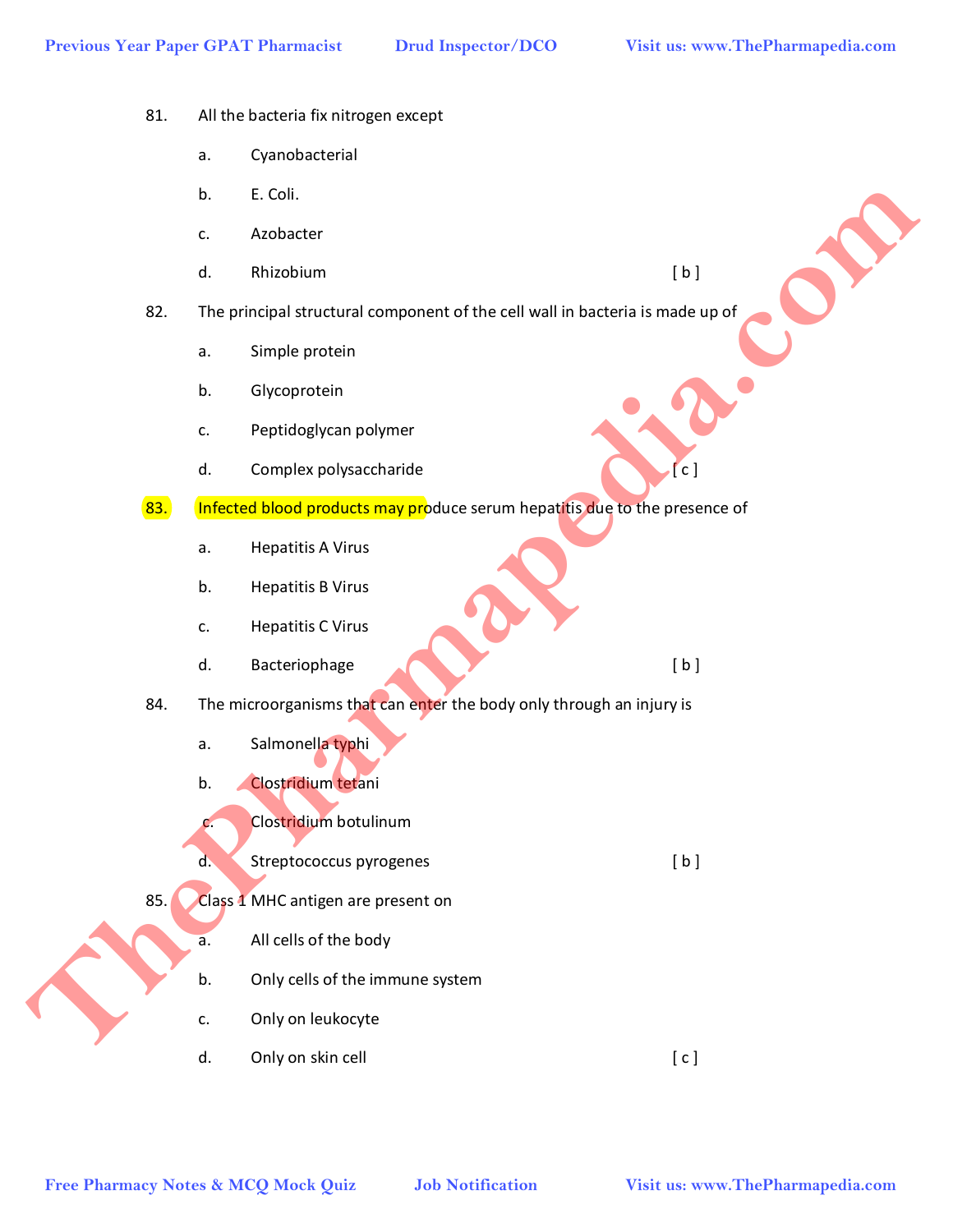86. The test which is useful for the identification of M. Tuberculosis

- a. Haemolysis
- b. Fermentation with sugar
- c. Gram staining
- d. Zeihi-Neelson staining die andere and a late of d ]
- 87. Humoral Immune system mediated by
	- a. B-Cell of lymphocyte
	- b. T-Cell of lymphocyte
	- c. A-Cell of lymphocyte
	- d. D-Cell of lymphocyte **and a set of the Cell** a l
- 88. The direct ELISA test requires
	- a. Known Antibody
	- b. Known Antigen
	- c. Patient Antibody
	- d. Substrate [b]
- 89. Antibiotic therapy can cure which of the following forms of syphilis?
	- a. Congenital syphilis
	- b. Secondary syphilis
	- c. Primary syphilis
	- d. Tertiary syphilis [ d ]
- 90. The single most important laboratory test for determining the virulence of staphylococci **Examples & McQ Mock Quiz and Substitute**<br> **Free Pharmacy Notes & MCQ Mock Quiz and Substitute of the Collection of the Collection of the Delta Collection Collection Collection Collection Collection Collection Collection C** 
	- a. Mannitol fermentation
	- b. The catalase test
	- c. Detection of coagulase
	- d. Detection fo penicillinase [ c ]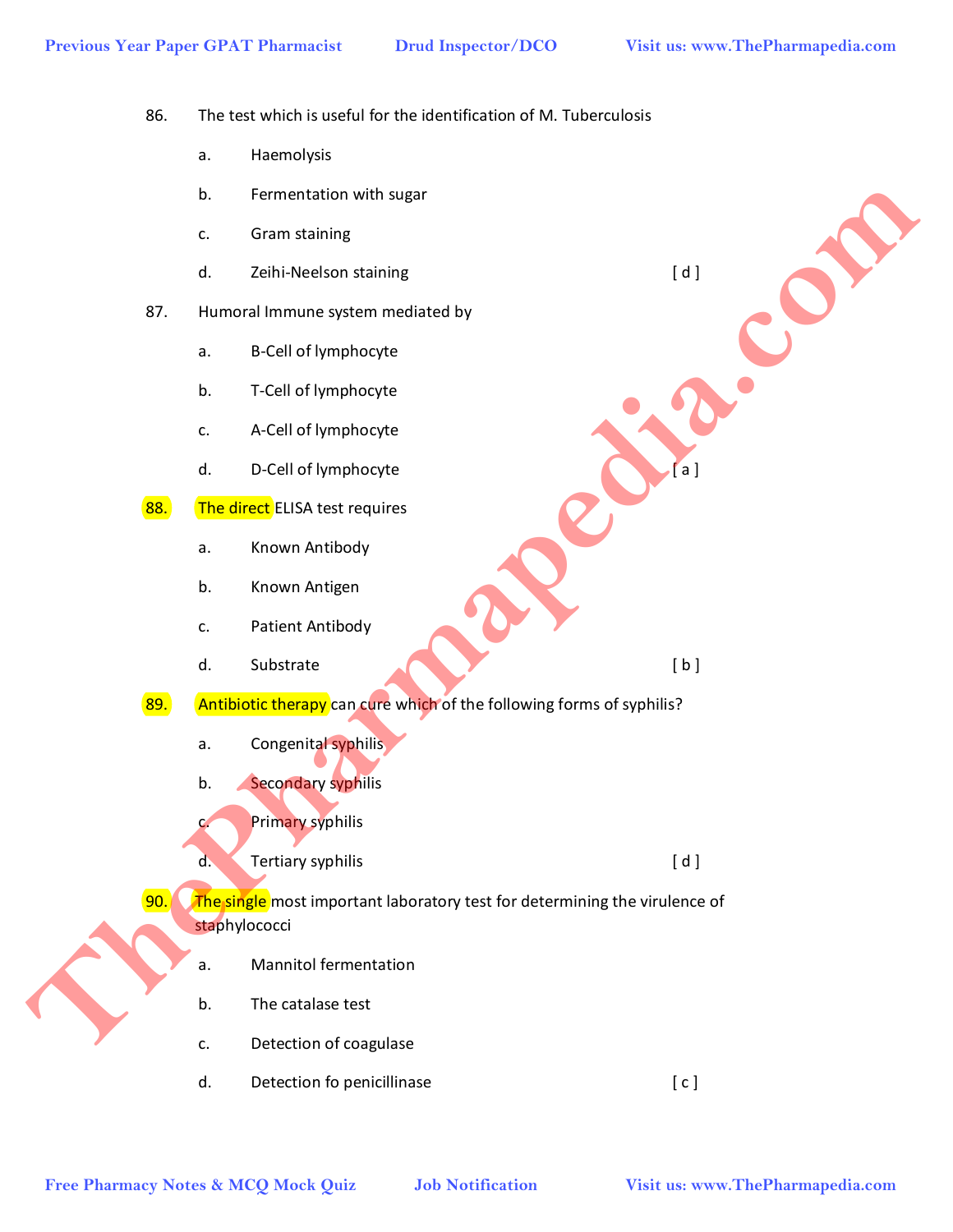- 91. Effective human vaccines have been produced against
	- a. Staphylococcus esculin
	- b. Streptococcus agalactiae
	- c. Streptococcus pyrogenes
	- d. Streptococcus pneumoniae [d]
- 92. Which of the Crude drug is not under the class of organised drug
	- a. Lectus
	- b. Flowers
	- c. Fruits
- d. Gums  $\begin{bmatrix} d \end{bmatrix}$
- 93. The specific sites on antigen with which antibodies react are called
	- a. Isotopes
	- b. Immunogens
	- c. Epitopes
- d. Carriers [ c ]
- 94. All of the following enzyme can be seen in viruses EXCEPT
	- a. Neuraminidase
	- b. RNA dependent RNA Polymerase
	- c. Collagenase
- d. Protease [ c ]
- 95. Which technique currently is used for the sero diagnosis of AIDS?
	- a. Radioimmunoassay
	- b. ELISA
	- c. Two dimensional immunoelectrophoresis
	- d. Polymerase chain reaction [b]